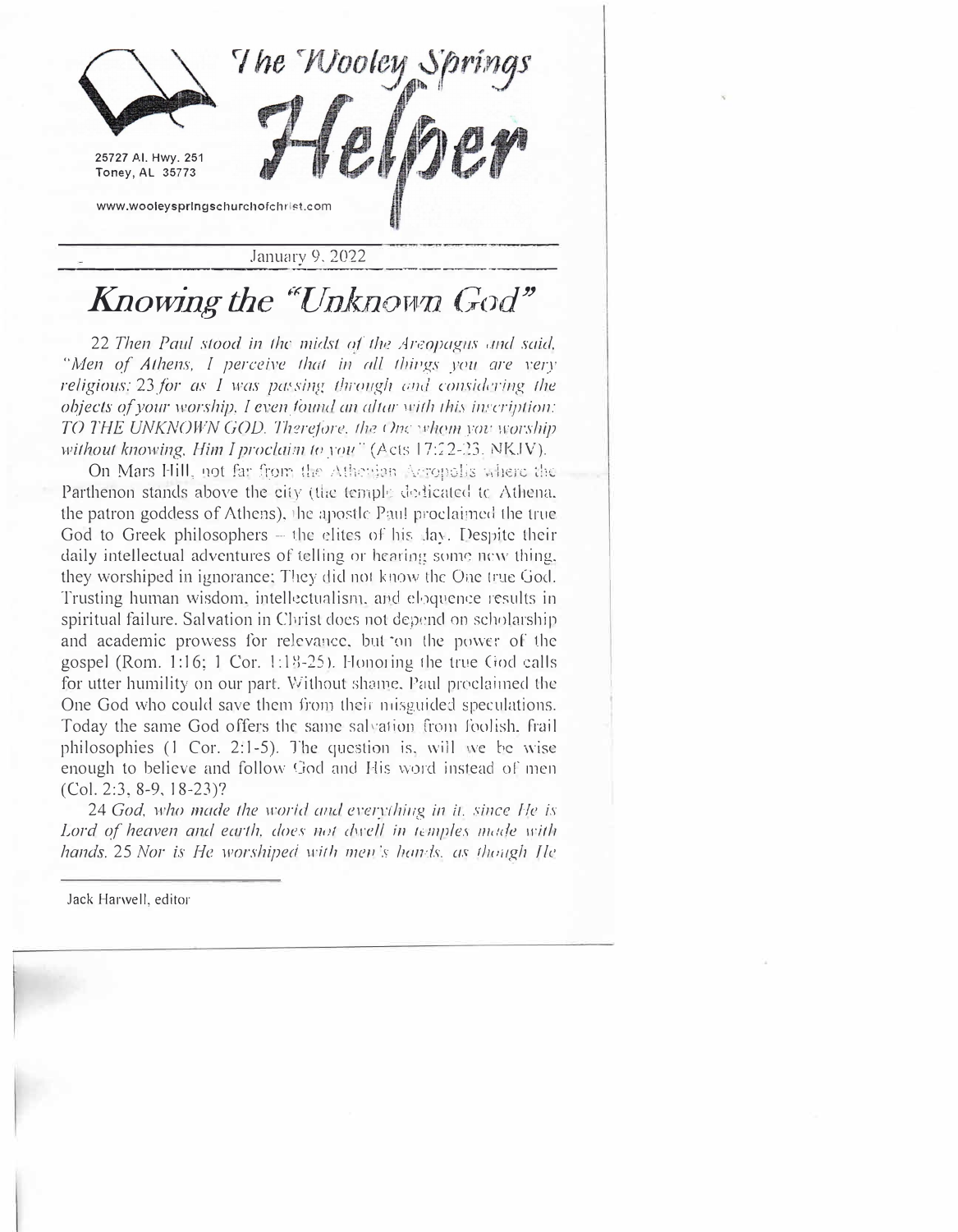needed anything, since He gives to all life, breath, and all things (Acts 17:24-25, NKJV).

The God who was unknown to the Athenians and their philosophers - the God whom Paul proclaimed - is a creative God. Unlike the Greek pantheon borne of mythology, He is Ruler of heaven and earth. His invisible attributes (eternal power and deity) are clearly seen, witnessed by the heavens and the earth (Rom. 1:20; Heb. 11:3). Consequently, it is futile to think God inhabits temples made with human hands. Nor is God sustained by the works of men.

We do not give God anything that sustains His existence. He is the source of our life, our breath and all that we are and possess. Idolatry is built on the arrogance, futility, and folly of men who believe they can invent a god from their own imagination, carve an image of it, fall down before it, then gain benefit from the god they created (Isa. 44:9-20: Jer. 10:1-16). The true and living God is superior to His creation; Not dependent upon it for His existence and perpetuation. Be sure you honor the true God and not a god you have imagined in your heart. The Bible shows the difference between the two.

26 And He has made from one blood every nation of men to dwell on all the face of the earth, and has determined their preappointed times and the boundaries of their dwellings, (Acts 17:26, NKJV)

The true and living God does not evaluate humans on the basis of race or ethnic origin. Neither should we since we are all of "one blood." descended from Adam and Eve but created by God (Gen.  $1:26-27$ ;  $2:7$ ). The origin of nations was by the hand of God, confusing men's languages to scatter them upon the face of the earth (Gen. 11:9). The governance of the nations is overruled by the Sovereign God who executes His will upon the earth. While nations rise in power, extend their rule, and then decline into the ash heap of history, it is the Most High God who "rules in the kingdoms of men, and gives it to whomever He chooses" (Daniel 4:32). There is no legitimate place in this world for bias that grows out of the arrogance of supposing one race or ethnicity has superiority over others. In Christ, every vestige of such bias is eliminated, for "there is neither Greek nor Jew, circumcised nor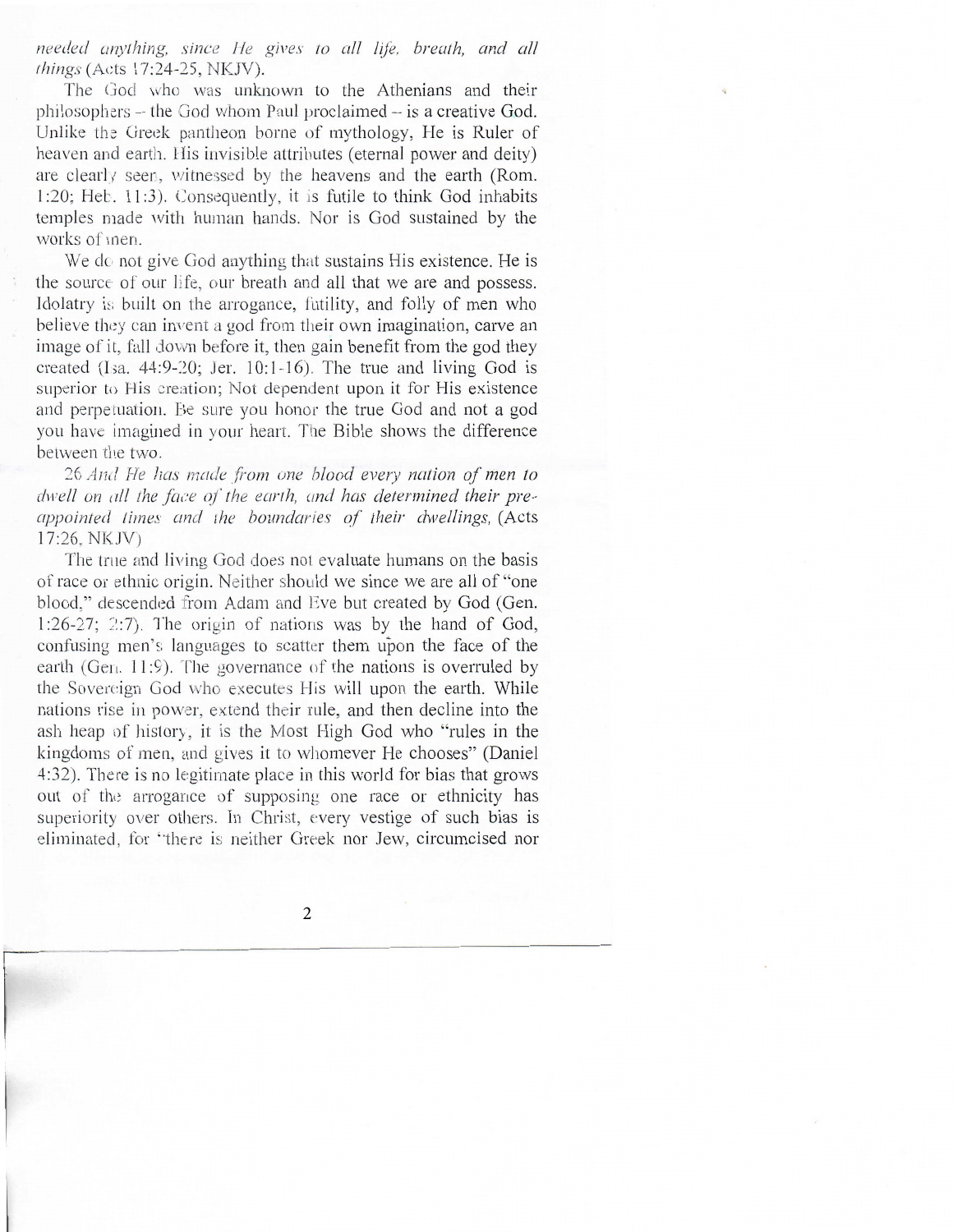uncircumcised, barbarian, Scythian, slave nor free; but Christ is all and in all" (Col. 3:11).

27 *so that they should seek the Lord, in the hope that they might grope for Him and.find Him, though He is not far from each one o f us; 28 for in Him we five and move and have our being, as also some of your own poets have said, 'For we are also His offspring'* (Acts 17:27-28, NKJV).

The God who was unknown to the Athenian philosophers (and to many still) is a purposeful God. He rules this world, not to oppress but to bless, so that we will seek Him and find Him. We have been created for this very purpose. Solomon said our duty (and the fulfilled life it brings) is summed up in this: to fear God and keep His commandments (Eccl. 12:13). God is not inaccessible. He is as near as the air we breathe, the water we drink, the food we eat. Proof of His presence is everywhere in this world. Indeed, He is as near as His inspired word that records His will for us (2 Tim. 3: 16-17). His Scriptures teach us how to seek Him and find Him through His Son, Jesus Christ (Matt. 11:28-30). Truly, "He has put eternity" in our hearts (Eccl.  $3:11$ ). The desire to know God compels us to find Him where He may be found, not in the images of art that depict mythical gods. This is self-evident, since "we are also His offspring."

*Therefore, since we are the offspring of God, we ought not to think that the Divine Nature is like gold or slover or stone, something shaped by art and man's devising.* (Acts 17:29, NKJV)

I

God created male and female in His own image and gave human beings charge over all the creatures He made (Gen. 1:26- $28$ ). Above all these  $-$  the fish, the birds, the reptiles, amphibians and mammals  $-$  God is mindful of us (Psalm  $8:3-8$ ). Yet, as people refused to honor God and be thankful' to *i.* Him for their very existence, they made idols by their own artful deliberations. "Professing to be wise, they became fools, and changed the glory of the incorruptible God into an image made like corruptible man  $-$  and birds and four-footed animals and creeping things" (Rom. 1:22-23). Deity is not defined by human beings. Hollywood makes God in its own image. (These cinematic perversions of God include the George Burns caricature of God in 1977 and the more recent blasphemous rendition of the Father, Son, and Holy Spirit in "The Shack.") God will not be found inside ourselves or in what we  $\rightarrow$ 

3

f: - .I. I  $5, 4, 7, 7$